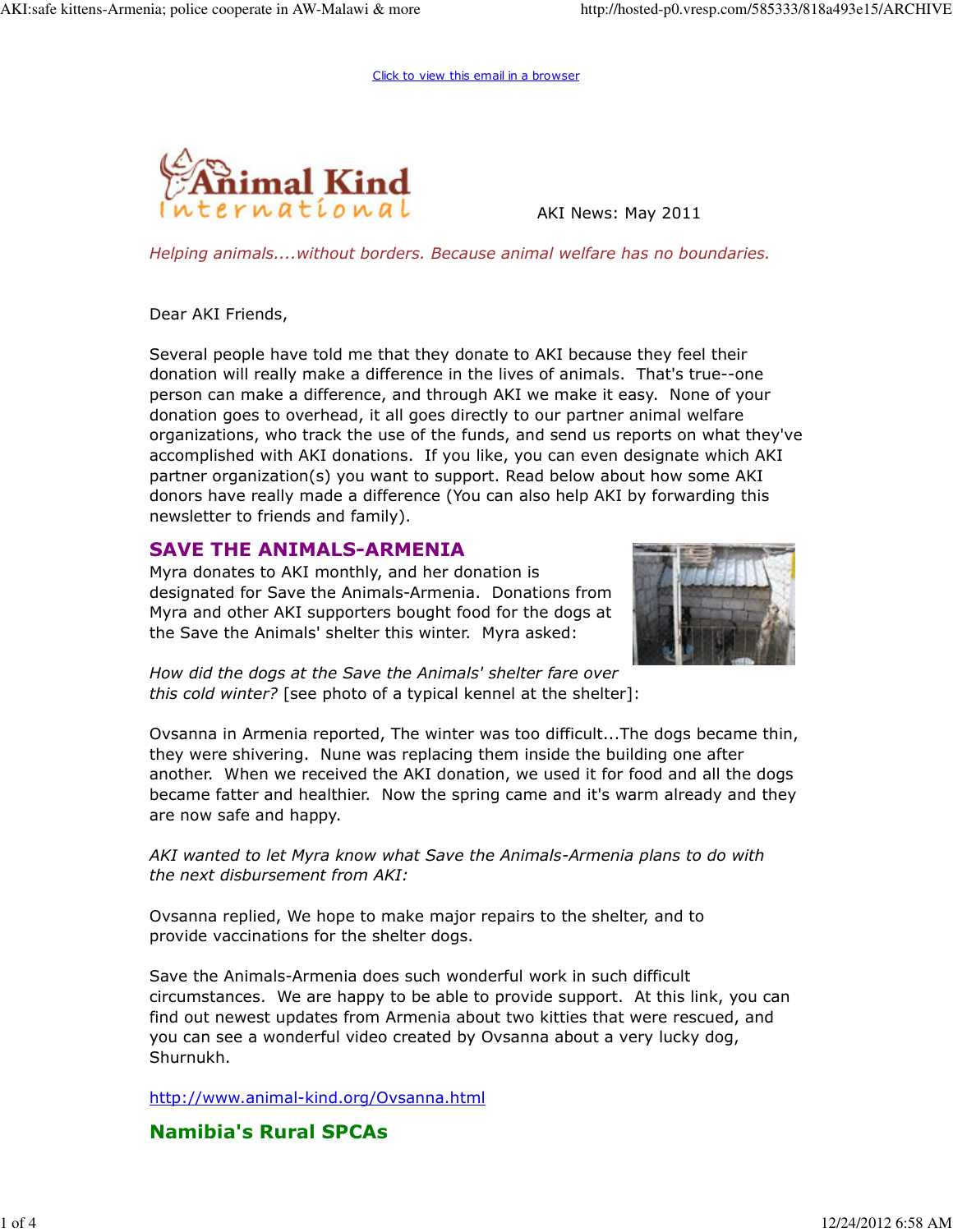Diana has visited Namibia, and knows firsthand the difficult situation for dogs and cats there. So she decided to sell Namibian crafts made by Erika (donated by Erika to AKI) and AKI sends 100% of sales right back to Erika to distribute among



Namibia's rural SPCAs.

From the AKI home page, you can read about a dog in Walvis Bay, Namibia that is very grateful for Diana's and Erika's help! from this link, http://www.animalkind.org/index.html scroll down the righthand column to the latest case in Walvis Bay. AKI funds will help Walvis Bay SPCA with veterinary costs.

# Kingston Community Animal Welfare

Deborah, who runs AKI's partner organization in Jamaica, Kingston Community Animal Welfare, told us about a special dog who she rescued from the side of a road and nursed to health (see photo of Fluffy in Deborah's car). AKI funds helped support the care of Fluffy, who was adopted by a local family (see photo).





Deborah sent this message of thanks to AKI supporters:

Thanks again very much, for having the vision, and heart and love for animals to create Animal-Kind International and to AKI supporters for their generosity and warmth. We are grateful that people so far away are helping Jamaica's animals.

People can have a positive impact in so many ways! Holly carried donations from AKI to Tanzania Animal Welfare Society--this is one way we avoid bank fees. Thank you very much from AKI to Holly! (below with Dr. Thomas Kahema, Executive Director of TAWESO) Thomas reported to us that TAWESO will use the funds to offset the cost of the emergency work they undertook in the aftermath of the bomb blasts in Dar es Salaam, and they will purchase supplies that will help them assist the needy animals in the poor village areas of Dar es Salaam.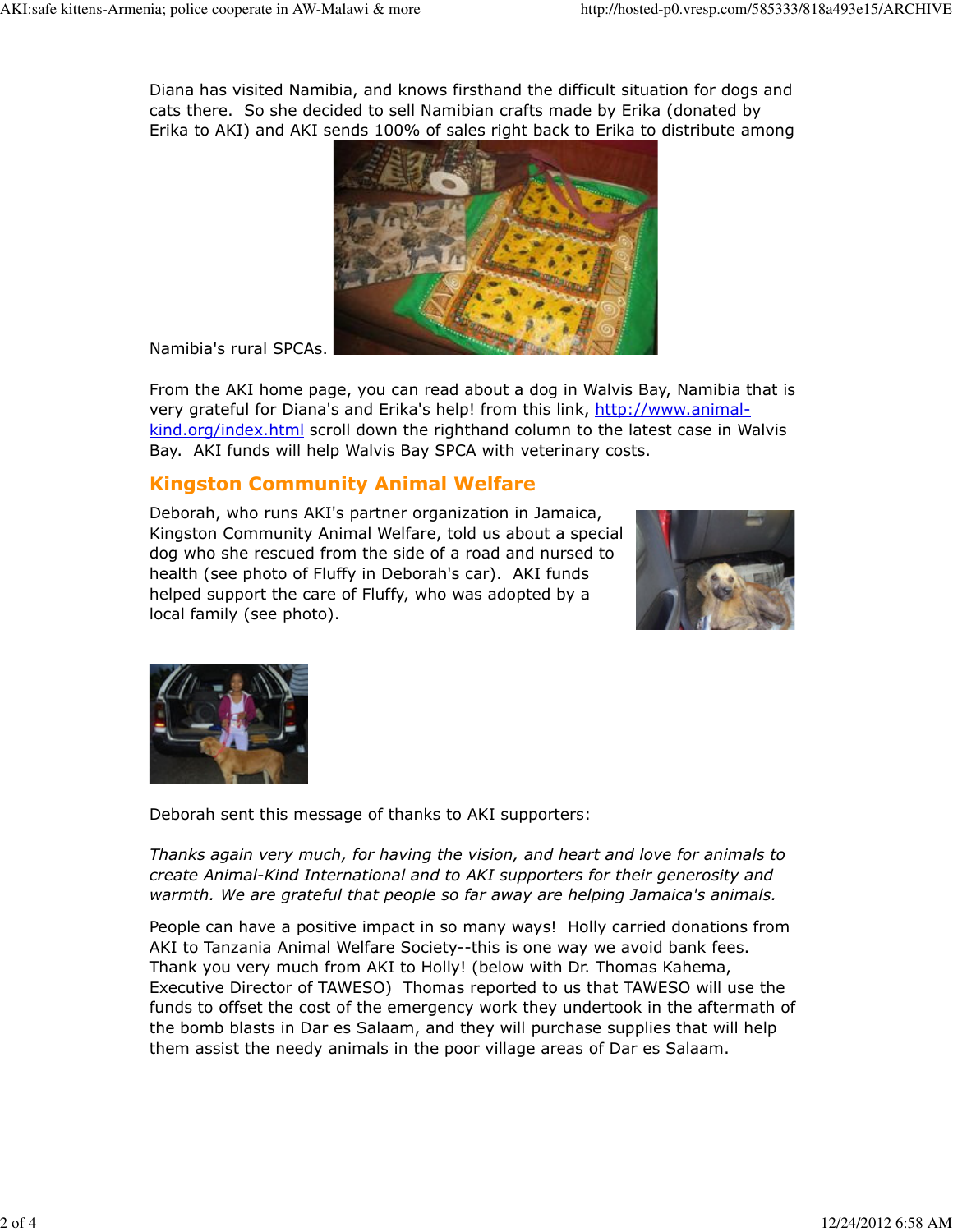

Zina has been to Uganda and spent time at the Uganda SPCA's shelter, the Haven. In partnership with AKI, she is raising funds to help the USPCA purchase land to build a larger sanctuary. In January, AKI provided funds for repairs at the Haven, and those were just completed last month. To read about USPCA's latest accomplishments, click here, and go to Updates from the Field, Uganda. http://www.animal-kind.org/index.html. If you are interested in contributing to Zina's efforts, please contact karen@animal-kind.org.

Elizabeth donated to AKI in memory of her beloved dog, Krypto. Elizabeth told us, please use my donation where ever it is needed most. That is what Krypto would have wanted: http://www.animal-kind.org/supporters.html.

From Ghana, AKI received a report on mistreated dogs and parrots at a hotel in Kumasi. We contacted our partner organization, Ghana SPCA, they quickly contacted authorities, and together they are now working on resolving the problem (more on that in future AKI newsletters).

AKI received 3 boxes of humane education material designated for South Sudan from an anonymous source!

Several AKI supporters send monthly contributions. Some designate a particular organization to receive their donation, others tell AKI to decide where to send it. Some designate a particular program (i.e., spay/neuter). We really appreciate monthly contributions--it helps AKI and our partners to plan for the future. Thank you very much to our AKI friends who contribute monthly!

## Bosnia Animal Foundation

Bosnia Animal Foundation reported that AKI donations helped sterilize dogs and provided urgent operations, such as one for this dog, Skviki. He had a venereal tumor that BAF was able to treat thanks to donations from AKI supporters.



## Helping Hands for Hounds of Honduras

 Those of you who follow Pilar's rescue stories won't be surprised by this message AKI received from her on 18 April; she is busy as ever helping the unwanted animals of Tegucigalpa. AKI support helps feed and provide vet care for all the dogs and cats at Pilar's sanctuary:

Saturday, a woman, who in December came to help bathe the dogs, showed up with Lobito, who she rescued from the street with a broken hip and paid the vet bills but could not keep him in her apartment. The dog is old and tried to bite me! Then a student showed up with a huge yellow lab, maybe 90 lbs, who he found wandering the street near his house so he brought him over since he was leaving